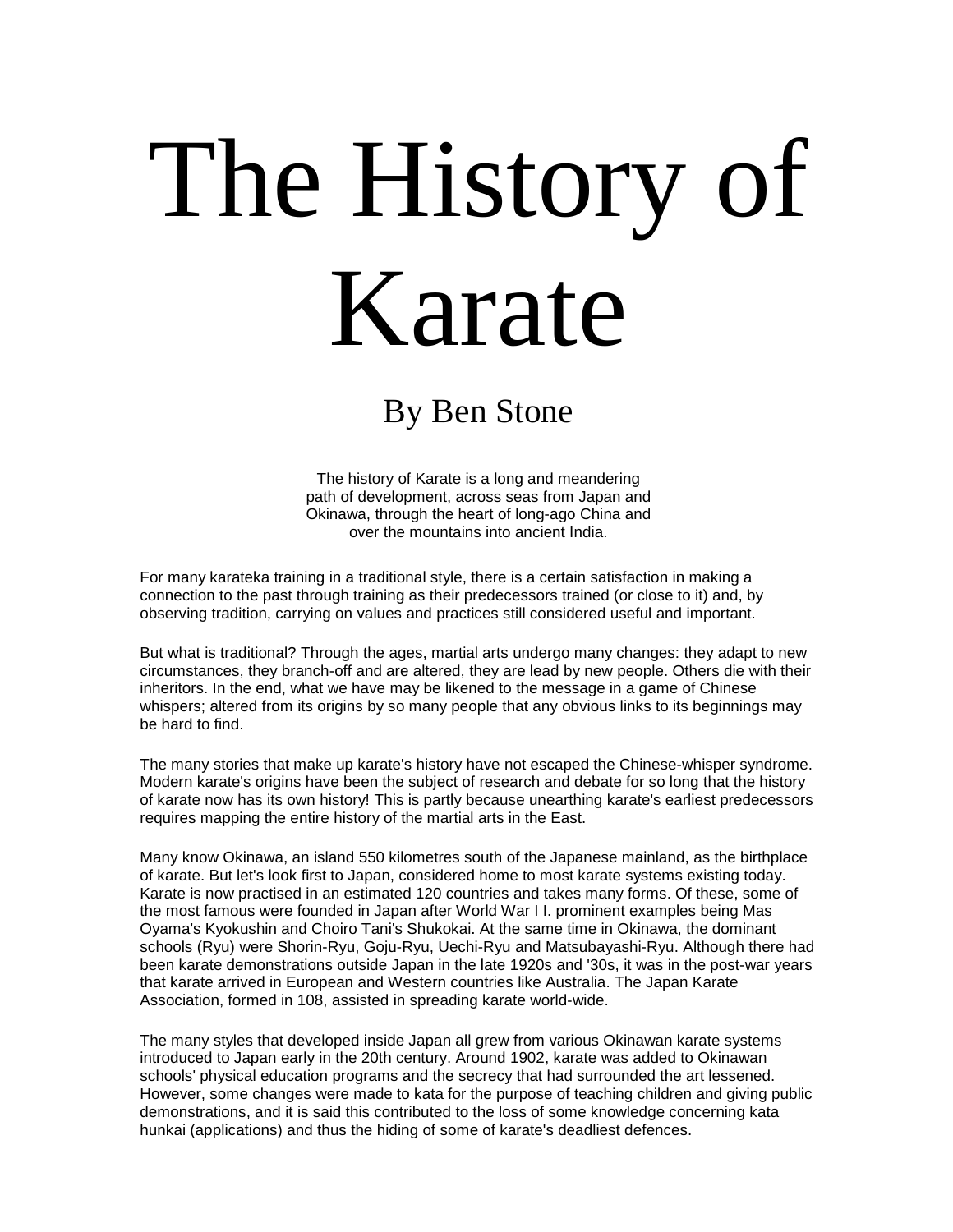Shuri-te karate master Anko host! (1830-1915) pioneered this development and, though not alone, his student Funakoshi Gichin is the Okinawan most often credited with the establishment of karate in Japan. In the early '20s, Funakoshi impressed Japan's Crown Prince with a karate demonstration and his art was later given support by Judo's famous founder, jigarn Kano, securing karate's acceptance by the Japanese.



Many Japanese held racist attitudes toward things Chinese or Okinawan, so these events were vital for Karate's growth. The Okinawan's originally called Karate tou-di, meaning China-hand. 'Hand' is a literal translation of to or di, which was used to describe Okinawa's fighting arts just as the Chinese used the word for fist. To help karate blend into Japanese

culture, the character tou was changed to a Japanese one meaning empty, hence we now have kara-tedo, 'the way of the empty hand'.

From there, Kenwa Mahuni founded Shito-Ryu (1928), and Chojun Miyagi established Goju-Ryu (1930). Funakoshi founded Shotokan in 1938 and Hironori Otsuka blended jiu-jitsu with karate (learned from Funakoshi) to form Wado-Ryu in 1939. Universities in Tokyo and Osaka formed karate clubs and the art of Okinawan China-hand soon became Japanese. The Butokukai, Japan's top combat-arts organisation, also helped Japanese karate, creating standards for teaching and developing ways to competitively test the arts. These were the beginnings of sportkarate.

The various Okinawan karate schools had always been scattered and disorganised, divided into closely guarded regional and family groups (much like the arts of China). Many styles existed but the primary three schools were all concentrated in a small area of southern Okinawa and named after their towns of origin: Naha, a town of merchants, Shuri, home to royalty, and Tomari, inhabited by farmers and fishermen. Variation between the styles is partly attributed to the distinct influences

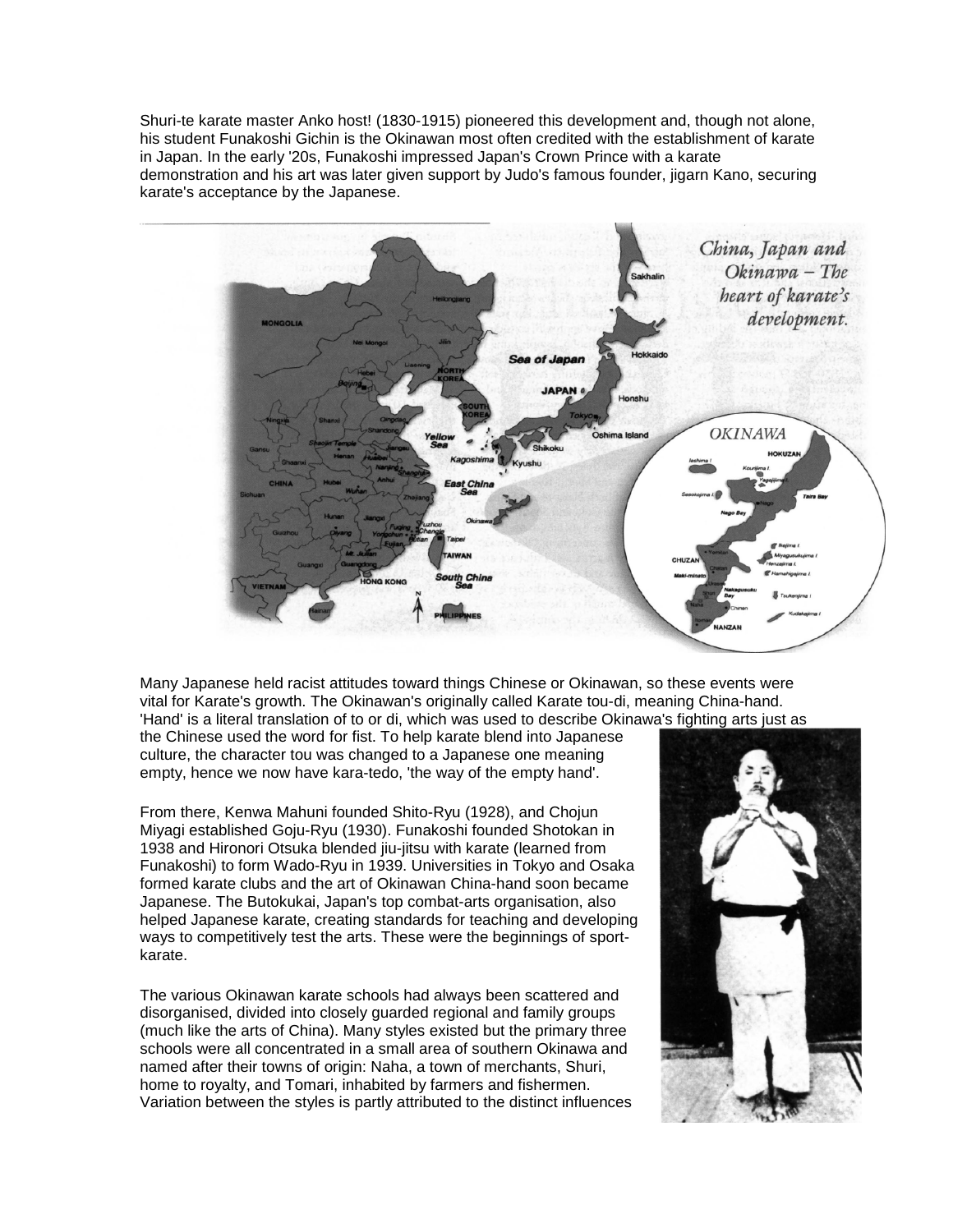of these different classes of society.

Shuri-te featured long, low stances and an offensive approach, considered derivative of Shaolin Temple kung fu, while Naha-te is considered the most Chinese, incorporating hard and soft methods, breathing techniques and ki, (Chi or vital energy) control. Tomari-te (which focused on using the arms) developed from these two and together they were the basis for the Japanese styles; Naha-te became Goju-Ryu and Shorin-Ryu is a product of both Naha-te and Shurite. From the Goju and Shorin schools emerged Shito-Ryu, and so on.

The facts concerning Okinawa's sources of martial arts influence are often vague and unverifiable, some say because WWII bombs have destroyed much of the evidence. Still, aside from the continual development of self-defence methods among Okinawans, it is accepted that Chinese martial arts have most greatly influenced present-day karate. In fact, Chojun Miyagi said a style of kung fu that arrived in 1828 was "the source" of Goju-Ryu.

This passage of combat knowledge from China is closely linked to a book of Chinese origin called the Bubishi, the Bible of Karate. Published sometime during China's Qing dynasty (1644-191 1), it details Chinese kung fu history, technique and philosophy. Its believed the Bubishi was written by a White Crane boxer, Fang Qiniang, the daughter of an Eighteen Monk Fist kung fu stylist who escaped the destruction of the Shaolin Temple by government forces (Shaolin was known to house and train revolutionaries) and settled in Fujian, China. Both feature in the Bubishi, as do their systems. This book was kept secret and hand-copied by generations of Okinawan masters; Funakoshi's books even contain chapters taken directly from the Bubishi.

Patrick McCarthy's version showed extensive research which exposed 10 more-or-less plausible theories as to who brought the Bubishi to Okinawa. Featured among them are some Okinawan masters who trained in China, including Uechi-Ryu founder Uechi Kanbun, who studied Shaolin Tiger kung fu in Fuzhou around 1897. Yet, while the Bubishi is of great importance to Okinawan karate, it did not arrive in Okinawa until sometime in the 1800s and was preceded by many more influential exchanges.

Common folklore tells of karate's development by downtrodden peasants, their weapons confiscated by Japanese invaders, who developed secret fighting traditions while their rulers slept. Legend has it that this is why karate gis look like pyjamas: because they once were, and the tradition has carried on. However, these romantic origins are considered unrealistic by most historians, as Okinawan combative traditions go back much further.

In the 800 years between 600 and 1400 A.D., Okinawa experienced territorial fighting under the rule of warrior-chieftans and in the 10th century military power struggles in Japan saw some warrior clans move to Okinawa. From 794 to 1185, Japan's methods of war were introduced, including grappling, swordsmanship and other weapon-arts.

Okinawa's regional warring continued until 1429, when the rival groups came under one rule as the Ryukyu Kingdom. In 1507, feudalism (a system whereby peasants farmed for a wealthy lord and fought in his army) was abolished and private ownership of weapons was outlawed. This, says Kyoshi McCarthy, "explains why the Uchinanchu [Okinawans) began intensively cultivating an unarmed means of self-defence".

So, long before karate was exported from Okinawa to Japan, the Japanese were bringing their own combative arts to Okinawa. However, Chinese kung fu's influence was more recent and is more evident in the Okinawan karate that exists today. Again, there are many theories explaining how it got there.

Okinawa established trade with China during the Ming Dynasty and by 1393, a group of Chinese referred to as the 36 Families was settled in Naha, Okinawa. There, Okinawans were taught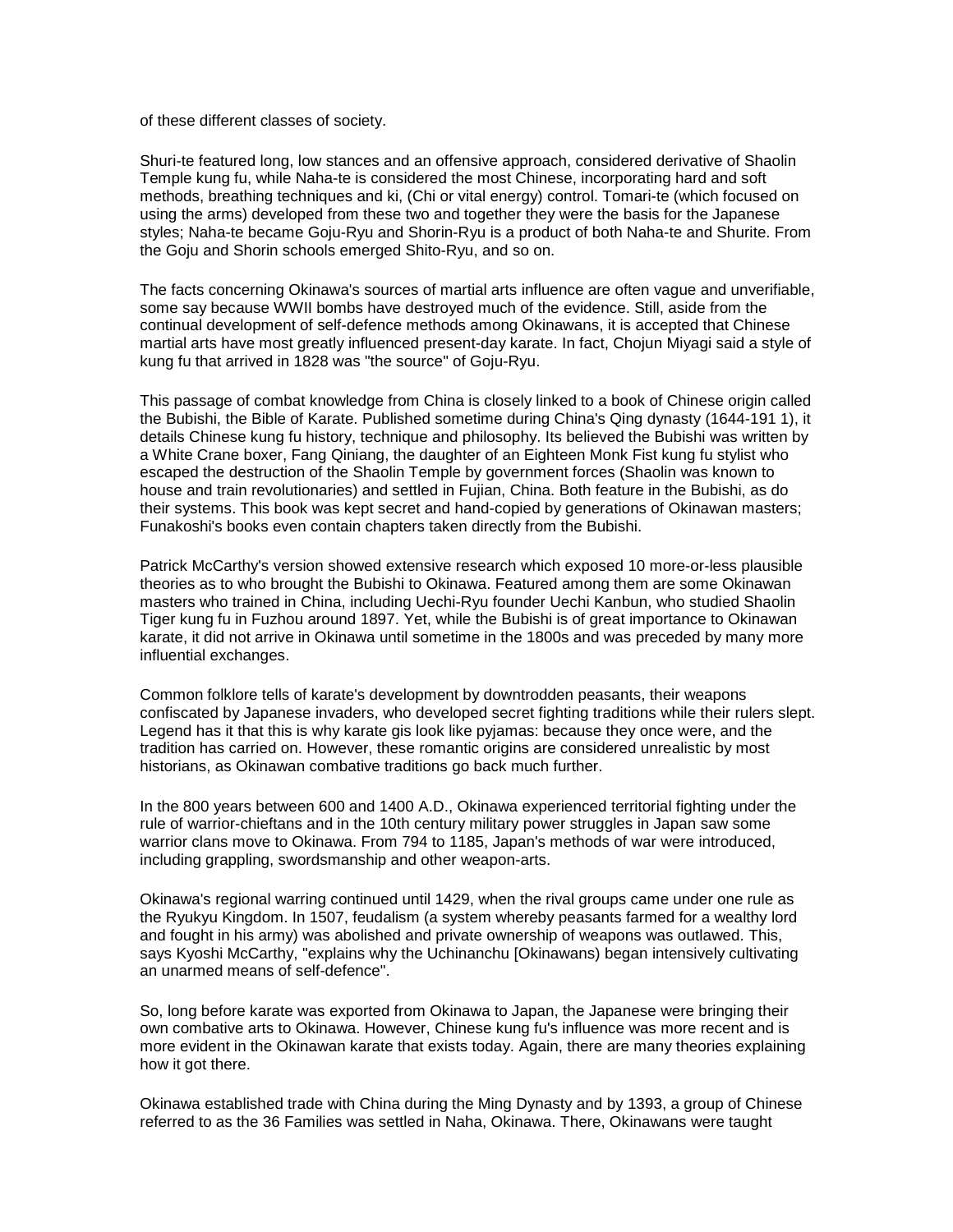Chinese language, culture and, it is assumed, martial arts. During this period, Okinawan students also travelled to China to study and possibly learn martial arts. Another likely source are the sapposhi (representatives of the Chinese Emperor) who, in the 1400s, came to Okinawa for months at a time with many multi-skilled people in tow, including security experts. The Chinese kung fu that arrived in Okinawa, possibly by one or all of these means, was then used to police the island.



| Itosu Anko, 1832-1915,<br>helped bring karate to<br>the world. He<br>developed Pinan/Heian<br>kata. | Shihan Chojun Miyagi,<br>1888-1953, founder of<br>Go-Ju-Ryu Karate-do. | The late Gogen 'The Cat'<br>Yamaguchi, born 1910,<br>founded today's Goju Kai<br>organisation. |
|-----------------------------------------------------------------------------------------------------|------------------------------------------------------------------------|------------------------------------------------------------------------------------------------|
|                                                                                                     |                                                                        |                                                                                                |

After 1509, with even government officials barred from carrying weapons, these civil- defence methods went underground, but were secretly practised and developed by the middle-level samurai class known as pechin, whose responsibilities included law-enforcement. In 1609 Japan's Satsuma clan captured the Ryukyu Kingdom and until Okinawa became part of Japan in 1879, eclectic fighting traditions grew. Due to the weapon bans, kobudo evolved through Okinawans making use of domestic and farming implements instead, of which the sai is an example (it is said to have once been a hay-fork).

Some pechin also visited Satsuma and learned the Jigen-Ryu ken-jitsu of the Satsuma samurai; it is thought that the six-foot staff techniques of Okinawan kobudo originated there. One example is Matsumura Sokon, an important figure in Shuri-te who was a security agent for various Ryukyuan kings and studied martial arts in Satsuma and Fujian, China.

But to fully explore the origins of China-hand, one must look to China. Most brief histories of karate begin with the legend of the Indian monk Daruma (in Japanese) or Bodhidharma, generally described as a skilled martial artist born into a warrior caste. He travelled to China around the Sixth Century AD to spread Zen Buddhism, settling at the Shaolin monastery to teach Buddhist meditation and philosophy, and physical movements that included striking — the alleged beginnings of the kung fu systems mentioned so far.

However, there is evidence of strong warrior traditions existing in China long before the arrival of Daruma (the first emperor to unify China, Qin Shi Huang, for example, left terracotta replicas of his entire army in Xi'an in 210 BC). It could also be logically concluded that fighting methods and traditions existed to an extent in all human societies, just as surely as quarrels and aggression existed. Texts discovered in China, reportedly 4,000 years old, detail systematic physical training, while 2,800 year-old writings describing unarmed combat have also been found in Europe. That aside, the previously mentioned systems of Monk Fist and White Crane kung fu can be traced to Shaolin.

While it is uncertain how much of Daruma's story is true, the legend is strong and there is little